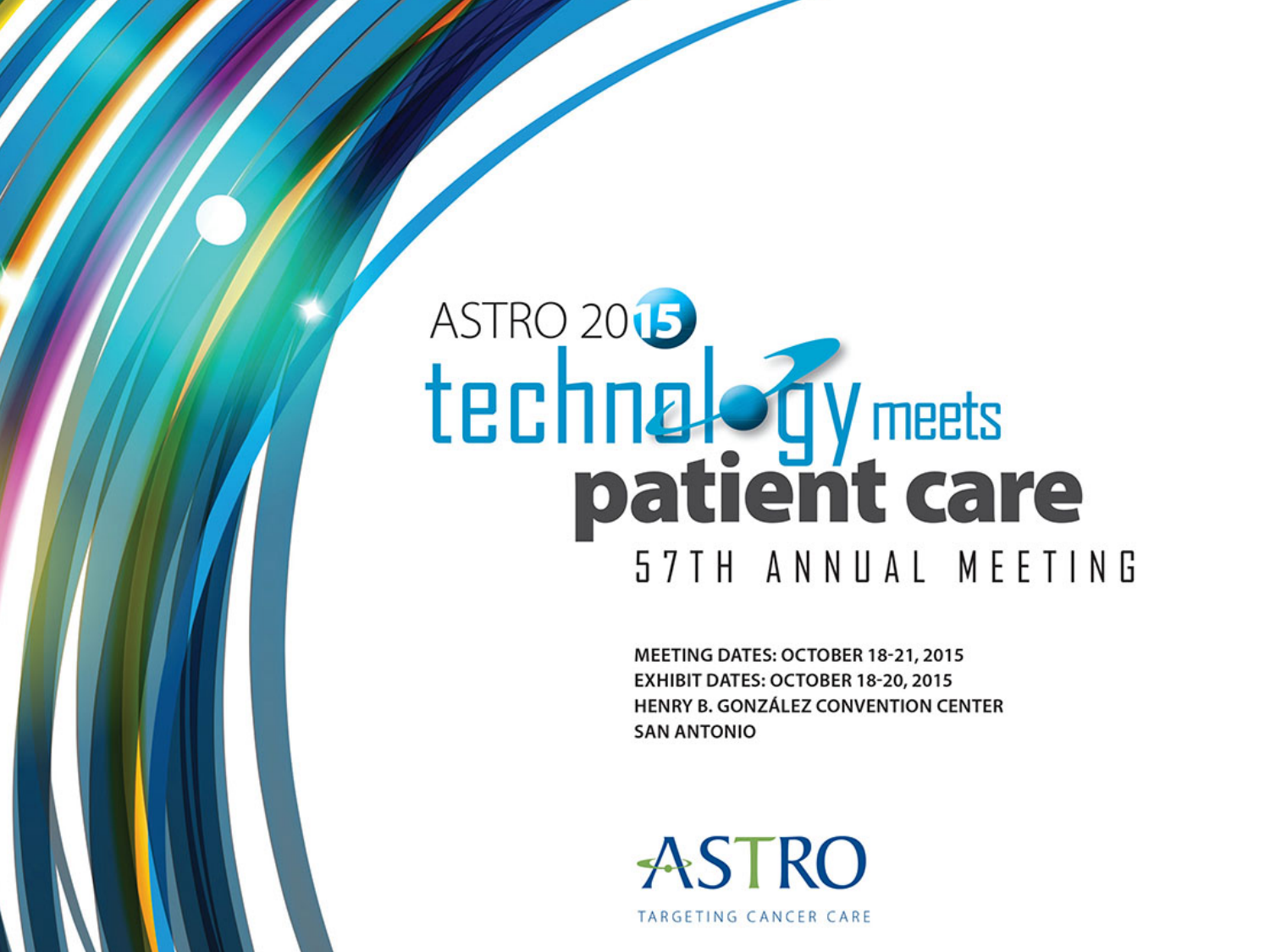

#### **Duration of Androgen Deprivation in Locally Advanced Prostate Cancer: Long-Term Update of NRG Oncology/RTOG 9202**

**C. A. F. Lawton**<sup>1</sup>, J. J. Dignam<sup>2</sup>, G. E. Hanks<sup>3</sup>, H. Lepor<sup>4</sup>, D. Grignon<sup>5</sup>, H. D. Brereton<sup>6</sup>, M. Bedi<sup>1</sup>, S. A. Rosenthal<sup>7</sup>, K. L. Zeitzer<sup>8</sup>, V. M. Venkatesan<sup>9</sup>, E. M. Horwitz<sup>3</sup>, T. M. Pisansky<sup>10</sup>, H. Kim<sup>11</sup>, M. B. Parliament<sup>12</sup>, Y. Kwok<sup>13</sup>, M. Roach III<sup>14</sup>, X. Lin<sup>15</sup>, and H. M. Sandler<sup>16</sup>

*1Medical College of Wisconsin, Milwaukee, WI, 2NRG Oncology Statistics and Data Management Center, Philadelphia, PA, 3Fox Chase Cancer Center, Philadelphia, PA, 4NYU Langone Medical Center, New York, NY, 5Indiana University, Indianapolis, IN, 6Northeast Radiation Oncology Center, Dunmore, PA, 7Radiation Oncology Center, Sacramento, CA, 8Einstein Medical Center, Philadelphia, PA, 9London Regional Cancer Program, London, ON, Canada, 10Mayo Clinic, Rochester, MN, 11Wayne State University-Karmanos Cancer Institute, Detroit, MI, 12Cross Cancer Institute - Alberta Health Services, Edmonton, AB, Canada, 13University of Maryland School of Medicine, Baltimore, MD, 14University of California, San Francisco, San Francisco, CA, 15University of Chicago, Chicago, IL, 16Cedars-Sinai Medical Center, Los Angeles, CA*

> ASTRO 2013 techna meets **pa**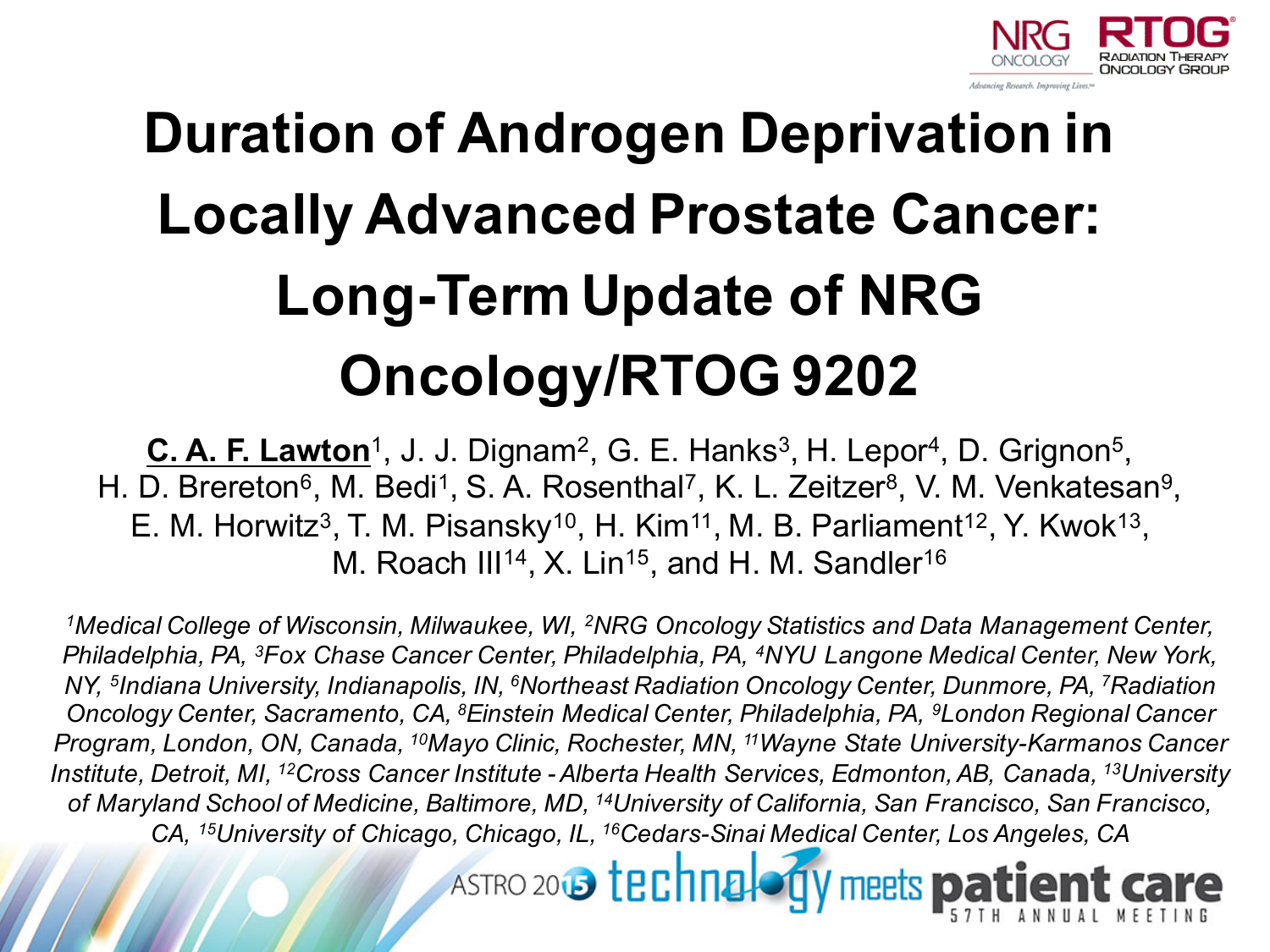#### **Purpose**



- To determine whether adding 2 years of adjuvant androgen-deprivation therapy (ADT) improves outcome for patients treated with ADT before and during radiation therapy (RT)
- This analysis will serve as a final update on outcomes and toxicities

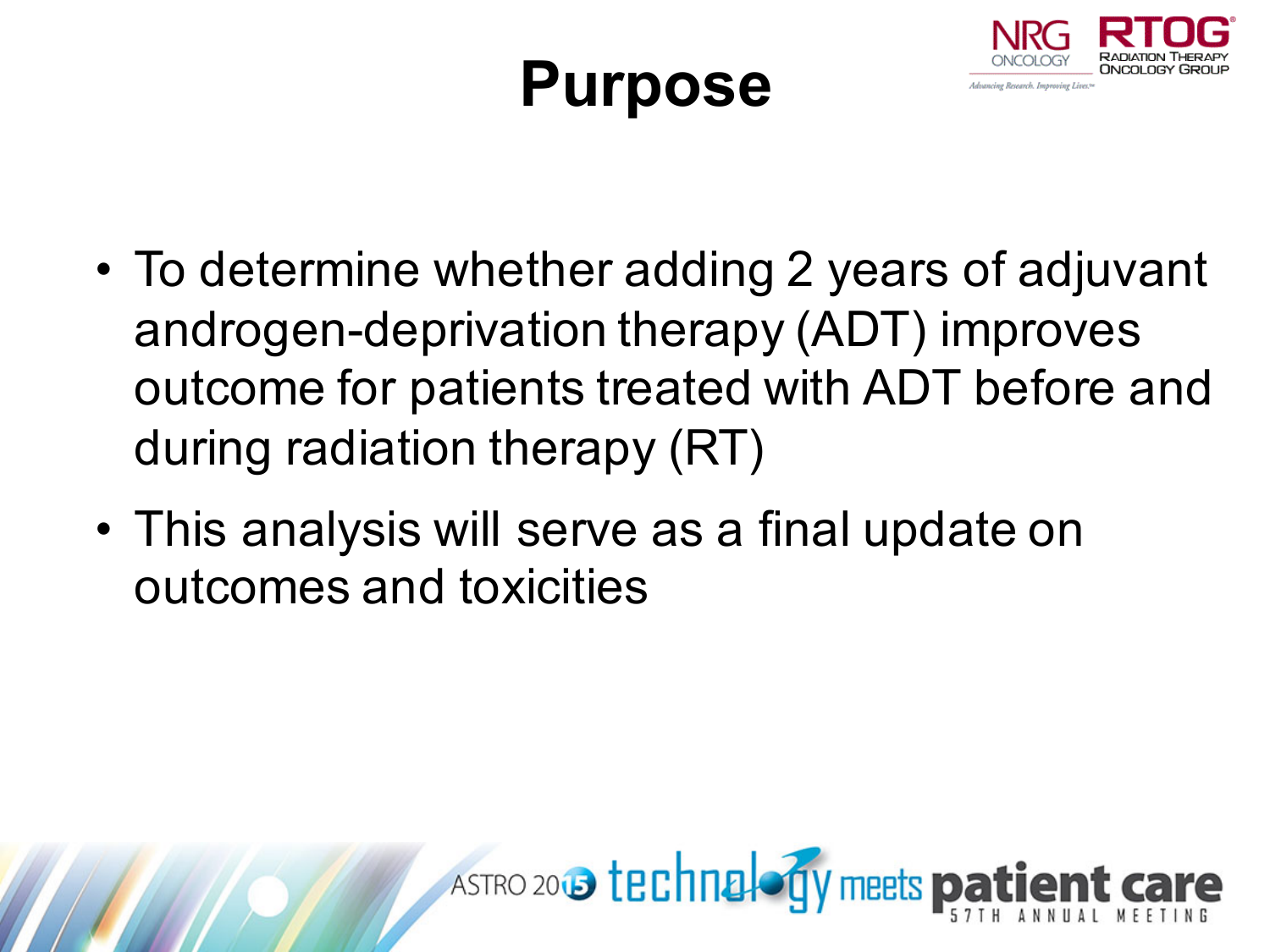## **Methods**



- Patients with biopsy-proven prostate cancer with cT2c-T4 disease and no extra pelvic lymph node involvement and prostate-specific antigen (PSA) < 150
- No distant metastasis
- KPS  $> 70$
- Institute Review Board (IRB) approval and informed consent signed
- No prior androgen deprivation therapy (ADT), chemo or radiation therapy (RT) allowed

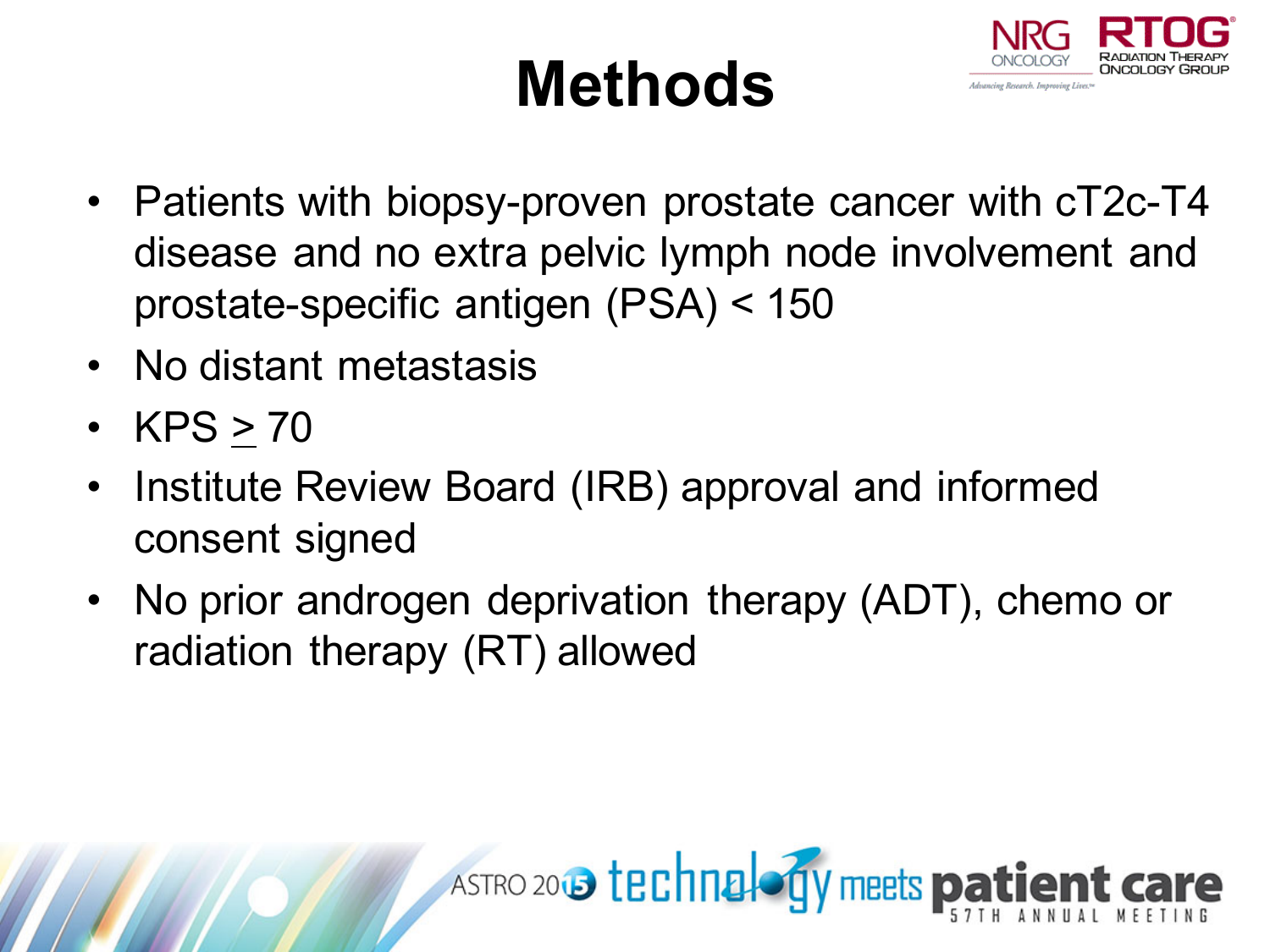#### **Treatment**



- ADT started 2 months prior to RT and continued until RT completed
- ADT= flutamide (250 mg) orally 3x daily and goserelin (3.6 mg) injected subcutaneously monthly
- RT= conventional RT to the pelvis "4 field tech" to 44-46Gy ( $\geq$  4MV) followed by a "cone down" to the prostate to 65-70Gy (isocenter dose)
- Patients then randomized to no further ADT (short-term ADT) vs 24 additional months of monthly goserelin (longterm ADT)

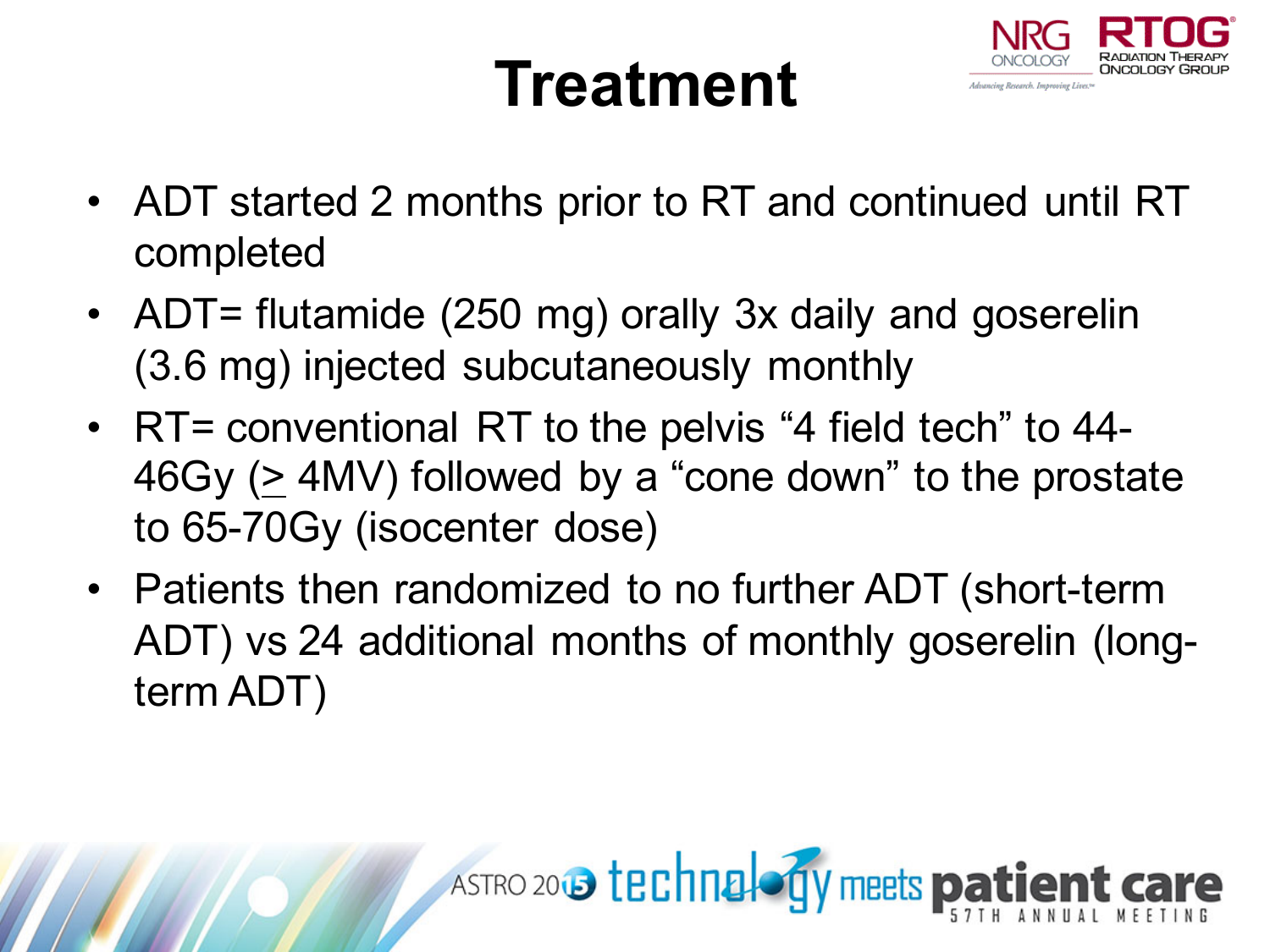#### **Results**



- Study accrual dates: 6/92-4/95
- N=1554 patients registered, 1520 eligible w/ follow-up
- Median follow-up: 20 years
- Endpoints:
	- DFS (Disease Free Survival) = Primary Endpoint
	- OS (Overall Survival)
	- o LP (Local Progression)
	- DM (Distant Mets)
	- BF (Biochemical Free Survival)<sup>1</sup>
	- o DSS (Disease Specific Survival)
		- Death due to dz, treatment or unknown cause after DM
- Toxicity: No difference in urinary toxicity and minimal difference in bowel toxicity <sup>1</sup>*Phoenix definition*

ASTRO 2015 technalogy meets pat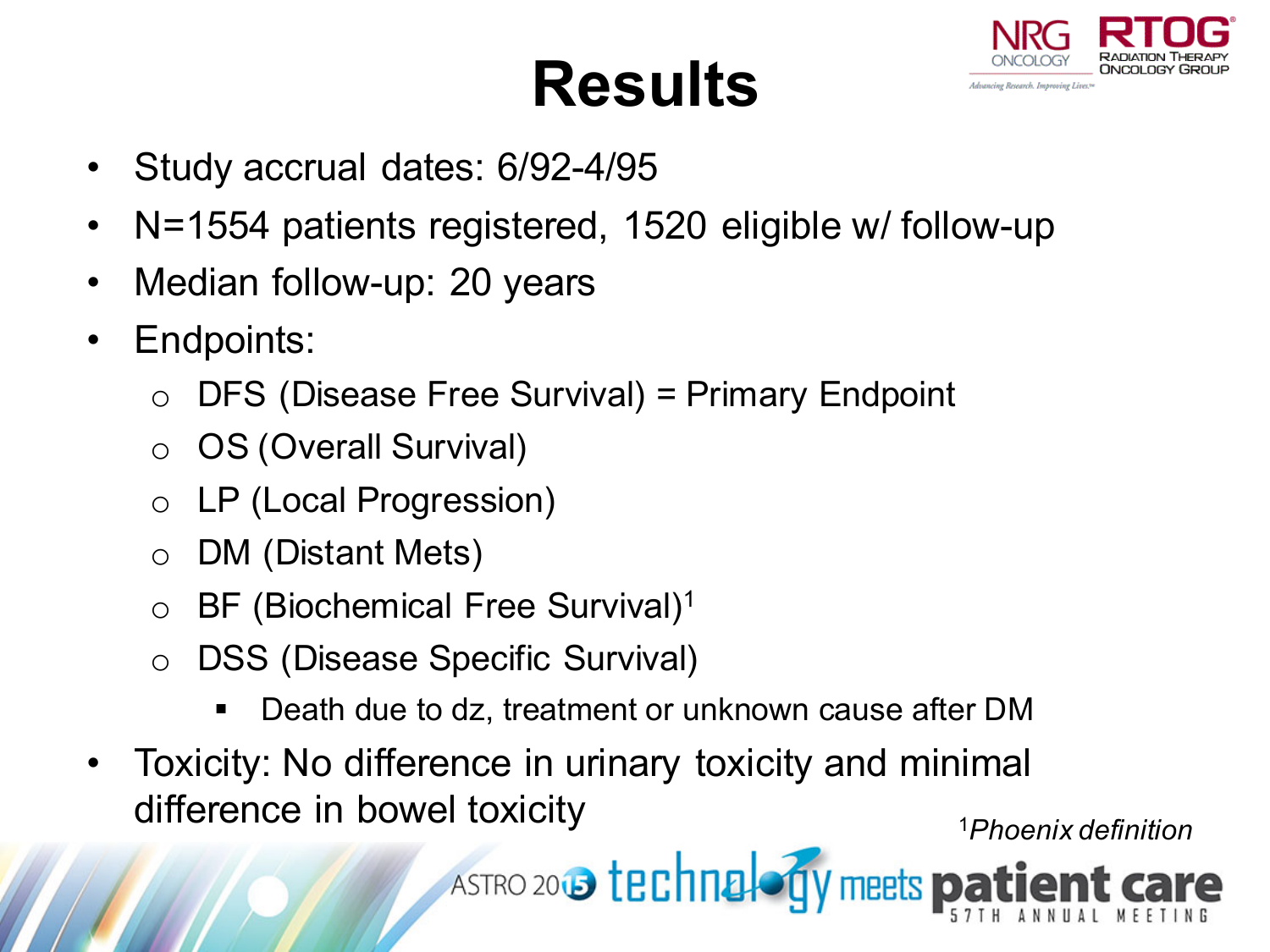## **Conclusions**



- Compared to STAD, LTAD improves:
	- o Disease Free Survival
	- o Local Progression
	- Distant Metastasis
	- o bNED Survival
	- o Disease Specific Survival
- For LTAD, 10% risk reduction, ~3% absolute OS difference was not statistically significant
- **Patients who have locally advanced prostate cancer should receive radiation therapy and long term ADT**